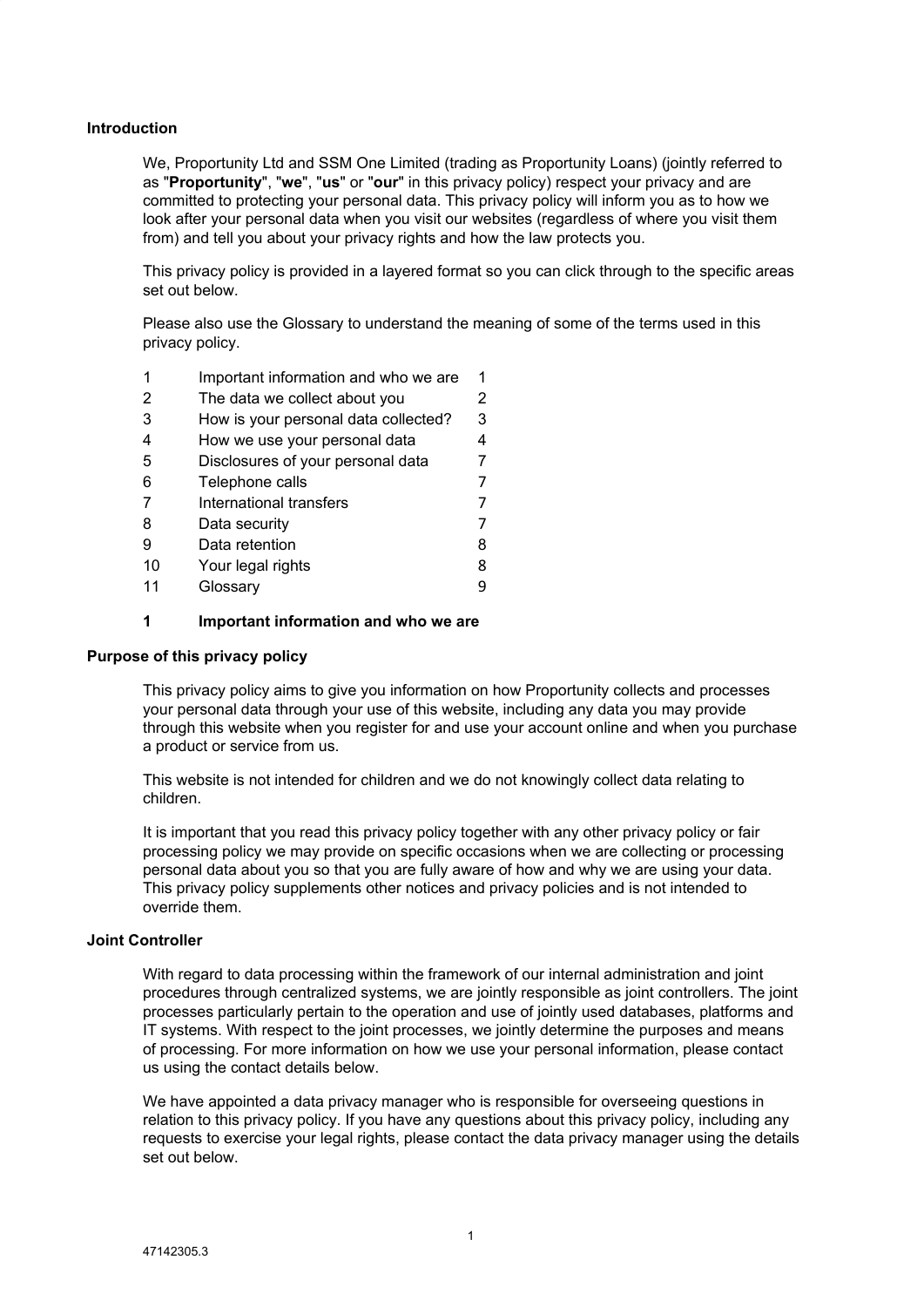### **Contact details**

If you have any questions about this privacy policy or our privacy practices, please contact our data privacy manager in the following ways:

Full name of legal entities: Proportunity Ltd SSM One Limited

Email address: privacy@proportunity.co

Postal address: Studio 108, Edinburgh House 170 Kennington Ln SE11 5DP, London United Kingdom

You have the right to make a complaint at any time to the Information Commissioner's Office (ICO), the UK supervisory authority for data protection issues (*www.ico.org.uk*). We would, however, appreciate the chance to deal with your concerns before you approach the ICO so please contact us in the first instance.

### **Changes to the privacy policy and your duty to inform us of changes**

We keep our privacy policy under regular review. It is important that the personal data we hold about you is accurate and current. Please keep us informed if your personal data changes during your relationship with us.

### **Third-party links**

This website may include links to third-party websites, plug-ins and applications. Clicking on those links or enabling those connections may allow third parties to collect or share data about you. We do not control these third-party websites and are not responsible for their privacy statements. When you leave our website, we encourage you to read the privacy policy of every website you visit.

## **2 The data we collect about you**

Personal data, or personal information, means any information about an individual from which that person can be identified. It does not include data where the identity has been removed (anonymous data).

We collect, use, store and transfer different kinds of personal data about you which we have grouped together as follows:

- **Identity Data** includes first name and last name.
- **Contact Data** includes email address, personal address and telephone numbers.
- **Financial Data** includes available savings, employment status and yearly income.
- **Transaction Data** includes details about payments to and from you and other details of products and services you have purchased from us.
- **Technical Data** includes internet protocol (IP) address, your login data, browser type and version, time zone setting and location, browser plug-in types and versions, operating system and platform, and other technology on the devices you use to access this website.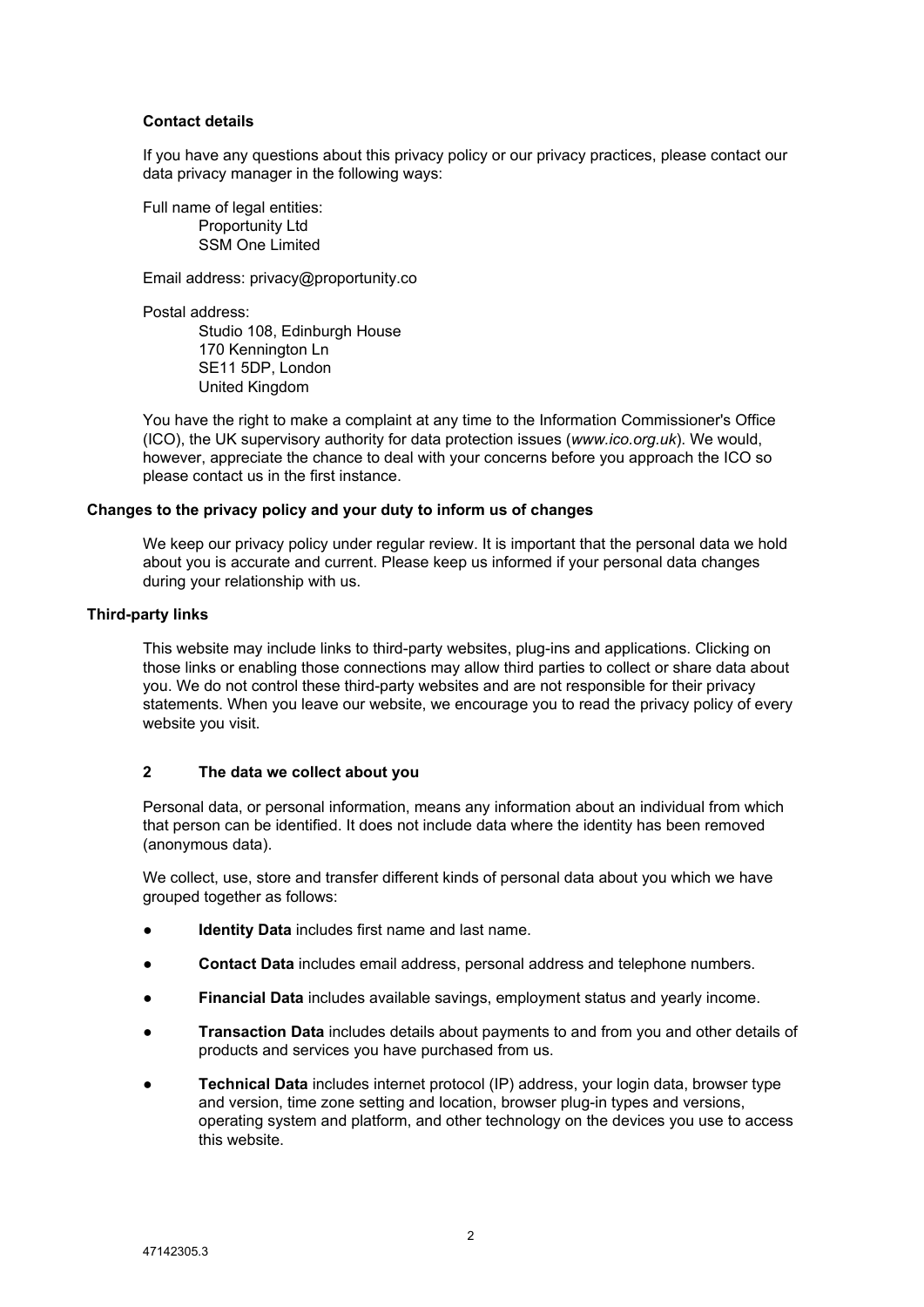- **Profile Data** includes your username and password and purchases made by you.
- **Usage Data** includes information about how you use our website, products and services.
- **Marketing and Communications Data** includes your preferences in receiving marketing from us and our third parties and your communication preferences.
- Any other personal information we collect from you during the provision of our services which are necessary to administer your account with us.

We also collect, use and share **Aggregated Data** such as statistical or demographic data for any purpose. Aggregated Data could be derived from your personal data but is not considered personal data in law as this data will **not** directly or indirectly reveal your identity. For example, we may aggregate your Usage Data to calculate the percentage of users accessing a specific website feature. However, if we combine or connect Aggregated Data with your personal data so that it can directly or indirectly identify you, we treat the combined data as personal data which will be used in accordance with this privacy policy.

We do not collect any **Special Categories of Personal Data** about you (this includes details about your race or ethnicity, religious or philosophical beliefs, sex life, sexual orientation, political opinions, trade union membership, information about your health, and genetic and biometric data). Nor do we collect any information about criminal convictions and offences.

### **If you fail to provide personal data**

Where we need to collect personal data by law, or for the purposes of a contract we have with you, and you fail to provide that data when requested, we may not be able to perform the contract we have or are trying to enter into with you (for example, to provide you with services). In this case, we may have to cancel a service you have with us but we will notify you if this is the case at the time.

## **3 How is your personal data collected?**

We use different methods to collect data from and about you including through:

- **Direct interactions.** You may give us your Identity, Contact and Financial Data by filling in forms or by corresponding with us by post, phone, email or otherwise. This includes personal data you provide when you:
	- apply for our services;
	- create an account on our website;
	- subscribe to our service or publications;
	- enter a competition, promotion or survey (where such competitions, promotions or surveys are offered);
	- request marketing to be sent to you; or
	- give us feedback or contact us.
- **Automated technologies or interactions.** As you interact with our website, we will automatically collect Technical Data about your equipment, browsing actions and patterns. We collect this personal data by using cookies, server logs and other similar technologies. Please see our **[cookie](https://proportunity.co/documentation/cookie-policy) policy** for further details.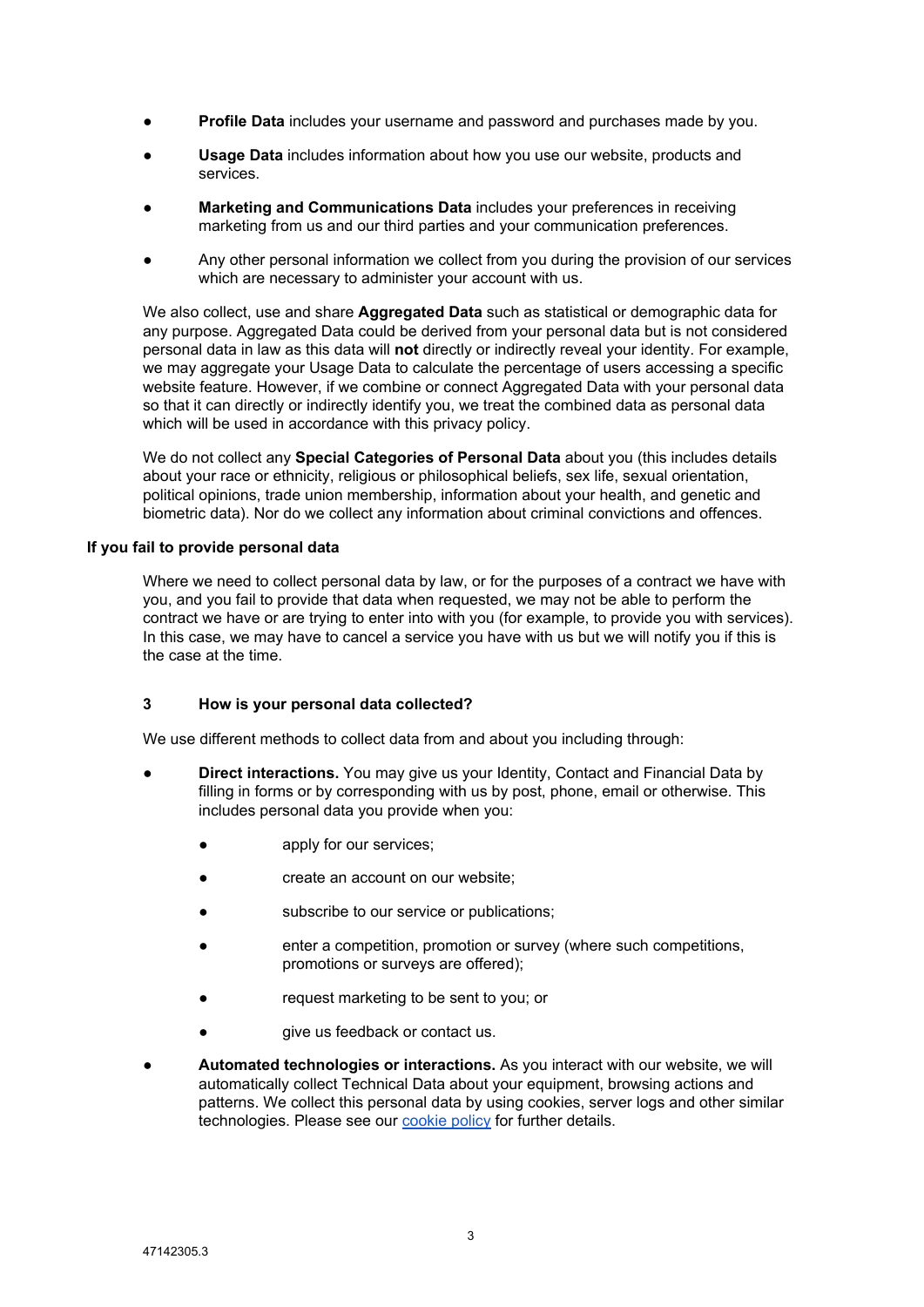- **Third parties or publicly available sources.** We will receive personal data about you from various third parties and public sources as set out below::
	- Technical Data from the following parties:
		- (i) analytics providers such as Google, Facebook, LinkedIn;
		- (ii) advertising networks such as Google, Facebook, LinkedIn;
		- (iii) search information providers such as Google.
	- Contact, Financial and Transaction Data from providers of technical, payment and delivery services such as Equifax Limited and Hampton Mortgage Servicing Limited based inside the EU
	- Identity and Contact Data from data brokers or aggregators such as Onfido Limited, GoCardless Limited based inside the EU
	- Identity and Contact Data from publicly available sources such as Companies House and the Electoral Register based inside the EU.

# **4 How we use your personal data**

We will only use your personal data when the law allows us to. Most commonly, we will use your personal data in the following circumstances:

- Where we need to perform the contract we are about to enter into or have entered into with you.
- Where it is necessary for our legitimate interests (or those of a third party) and your interests and fundamental rights do not override those interests.
- Where we need to comply with a legal obligation.

Click on **Lawful Basis** to find out more about the types of lawful basis that we will rely on to process your personal data.

Generally, we do not rely on consent as a legal basis for processing your personal data, although we will get your consent before sending direct marketing communications to you via email or text message. You have the right to withdraw consent to marketing at any time by contacting us.

# **Purposes for which we will use your personal data**

We have set out below, in a table format, a description of all the ways we plan to use your personal data, and which of the legal bases we rely on to do so. We have also identified what our legitimate interests are where appropriate.

Note that we may process your personal data on the basis of more than one lawful ground depending on the specific purpose for which we are using your data. Please contact us if you need details about the specific legal ground we are relying on to process your personal data where more than one ground has been set out in the table below.

| <b>Purpose/Activity</b>              | Type of data                | Lawful ground(s) for processing<br>including basis of legitimate<br>interest |
|--------------------------------------|-----------------------------|------------------------------------------------------------------------------|
| To register you as a new<br>customer | (a) Identity<br>(b) Contact | Performance of a contract with you                                           |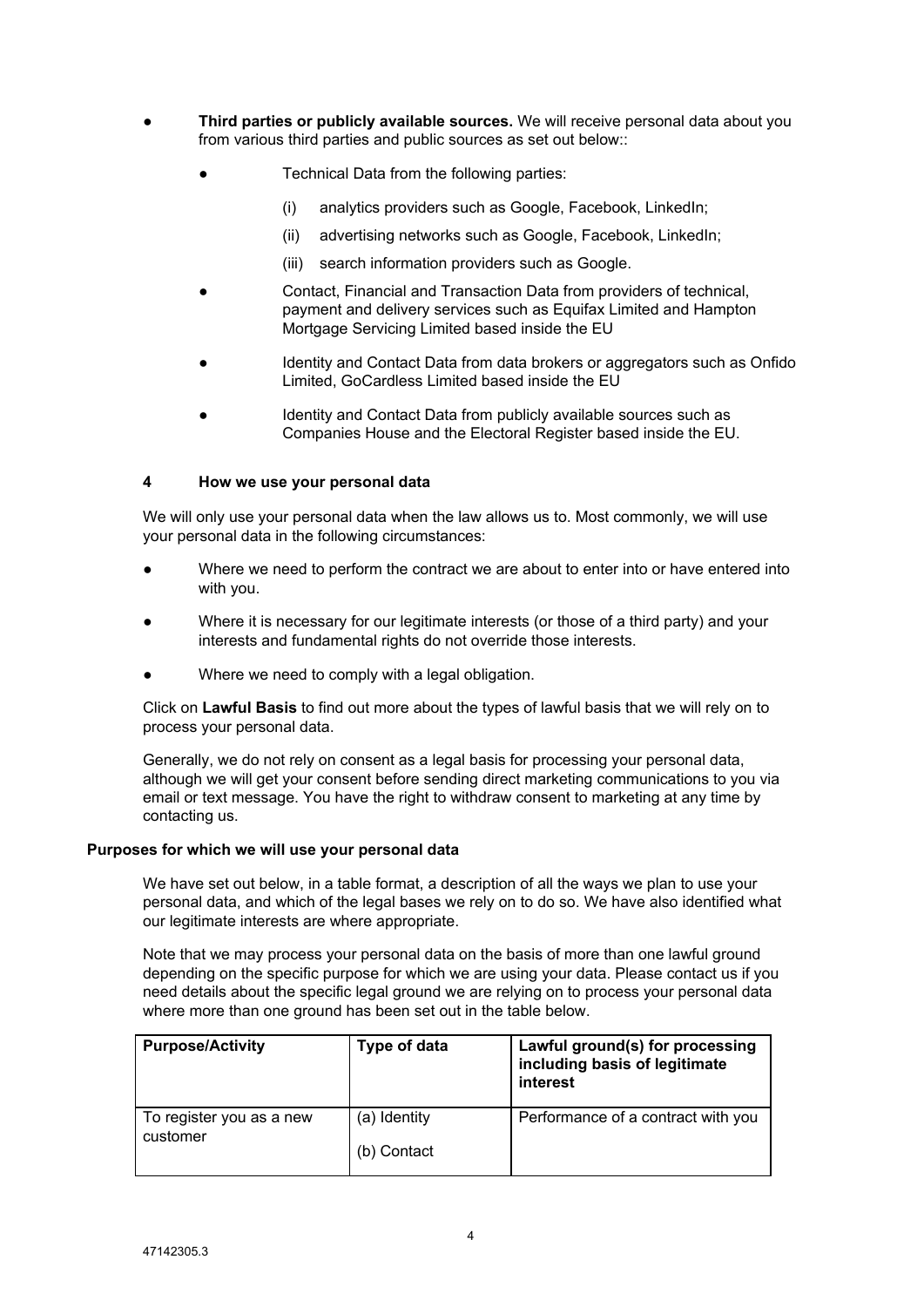| To manage the service we<br>offer you:<br>(a) Assess your application<br>for our services and manage<br>our ongoing relationship with<br>you<br>(b) Manage payments, fees<br>and charges<br>(c) Collect and recover | (a) Identity<br>(b) Contact<br>(c) Financial<br>(d) Transaction<br>(e) Marketing and<br>Communications | (a) Performance of a contract with<br>you<br>(b) Necessary for our legitimate<br>interests (to recover debts due to<br>us)                                                                                                                                                                                     |
|---------------------------------------------------------------------------------------------------------------------------------------------------------------------------------------------------------------------|--------------------------------------------------------------------------------------------------------|----------------------------------------------------------------------------------------------------------------------------------------------------------------------------------------------------------------------------------------------------------------------------------------------------------------|
| money owed to us                                                                                                                                                                                                    |                                                                                                        |                                                                                                                                                                                                                                                                                                                |
| To manage our relationship<br>with you which will include:<br>(a) Notifying you about<br>changes to our terms or<br>privacy policy<br>(b) Asking you to leave a<br>review or take a survey                          | (a) Identity<br>(b) Contact<br>(c) Profile<br>(d) Marketing and<br>Communications                      | (a) Performance of a contract with<br>you<br>(b) Necessary to comply with a<br>legal obligation<br>(c) Necessary for our legitimate<br>interests (to keep our records<br>updated and to study how<br>customers use our<br>products/services)                                                                   |
| To enable you to partake in<br>a prize draw, competition or<br>complete a survey (where<br>such draws, competitions or<br>surveys are offered)                                                                      | (a) Identity<br>(b) Contact<br>(c) Profile<br>(d) Usage<br>(e) Marketing and<br>Communications         | (a) Performance of a contract with<br>you<br>(b) Necessary for our legitimate<br>interests (to study how customers<br>use our products/services, to<br>develop them and grow our<br>business)<br>(c) consent (where we are legally<br>required to obtain your consent)                                         |
| To administer and protect<br>our business and this<br>website (including<br>troubleshooting, data<br>analysis, testing, system<br>maintenance, support,<br>reporting and hosting of<br>data)                        | (a) Identity<br>(b) Contact<br>(c) Technical                                                           | (a) Necessary for our legitimate<br>interests (for running our business,<br>provision of administration and IT<br>services, network security, to<br>prevent fraud and in the context of<br>a business reorganisation or group<br>restructuring exercise)<br>(b) Necessary to comply with a<br>legal obligation |
| To deliver relevant website<br>content and advertisements<br>to you and measure or<br>understand the<br>effectiveness of the<br>advertising we serve to you                                                         | (a) Identity<br>(b) Contact<br>(c) Profile<br>(d) Usage<br>(e) Marketing and<br>Communications         | (a) Necessary for our legitimate<br>interests (to study how customers<br>use our products/services, to<br>develop them, to grow our<br>business and to inform our<br>marketing strategy)<br>(b) consent (where we are legally<br>required to obtain your consent)                                              |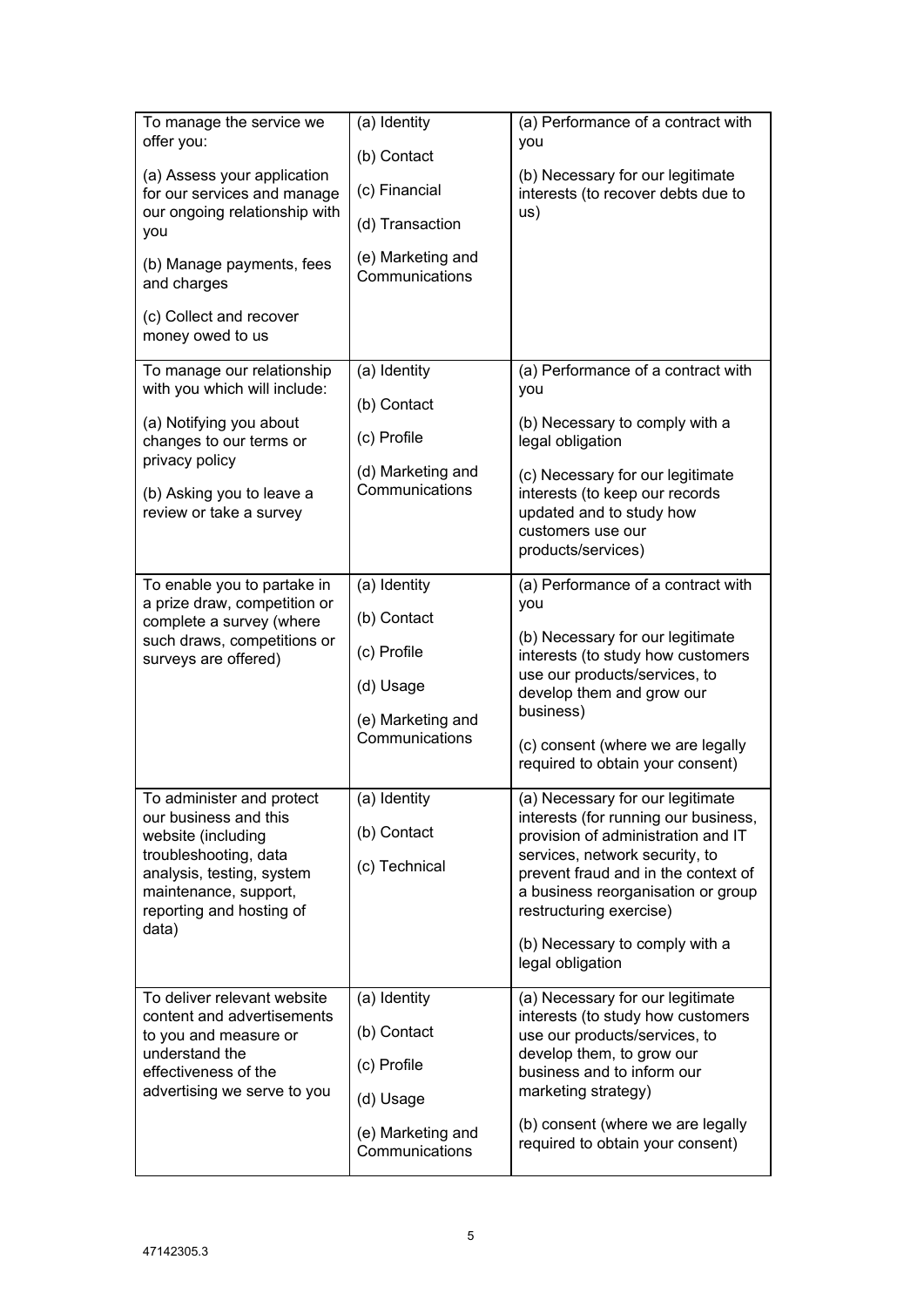|                                                                                                                                                | (f) Technical                                                                                                       |                                                                                                                                                                                                                               |
|------------------------------------------------------------------------------------------------------------------------------------------------|---------------------------------------------------------------------------------------------------------------------|-------------------------------------------------------------------------------------------------------------------------------------------------------------------------------------------------------------------------------|
| To use data analytics to<br>improve our website,<br>products/services,<br>marketing, customer<br>relationships and<br>experiences              | (a) Technical<br>(b) Usage                                                                                          | Necessary for our legitimate<br>interests (to define types of<br>customers for our products and<br>services, to keep our website<br>updated and relevant, to develop<br>our business and to inform our<br>marketing strategy) |
| To make suggestions and<br>recommendations to you<br>about services that may be<br>of interest to you including<br>offering you our newsletter | (a) Identity<br>(b) Contact<br>(c) Technical<br>(d) Usage<br>(e) Profile<br>(f) Marketing and<br>Communications     | (a) Necessary for our legitimate<br>interests (to develop our<br>products/services and grow our<br>business)<br>(b) consent (where we are legally<br>required to obtain your consent)                                         |
| To comply with our legal and<br>regulatory obligations                                                                                         | (a) Identity<br>(b) Contact<br>(c) Financial<br>(d) Transactional                                                   | Necessary to comply with a legal<br>obligation                                                                                                                                                                                |
| For any other purpose that<br>we notify you about in<br>advance which is linked to<br>the provision of our services<br>to you.                 | We will inform you of<br>the categories of<br>data which are<br>necessary for any<br>new purposes of<br>processing. | We will inform you of the legal<br>basis when we notify you of any<br>new purpose for processing.                                                                                                                             |

## **Marketing**

We strive to provide you with choices regarding certain personal data uses, particularly around marketing and advertising. This section sets out how we use your personal data for marketing purposes.

## ● **Promotional offers from us**

We may use your Identity, Contact, Technical, Usage and Profile Data to form a view on what we think you may want or need, or what may be of interest to you. This is how we decide which products, services and offers may be relevant for you.

You will receive marketing communications from us if you have requested information from us, consented to receiving marketing communications or purchased services from us and you have not opted out of receiving that marketing.

## ● **Opting out**

You can ask us to stop sending you marketing messages at any time by logging into the website and checking or unchecking relevant boxes to adjust your marketing preferences **OR**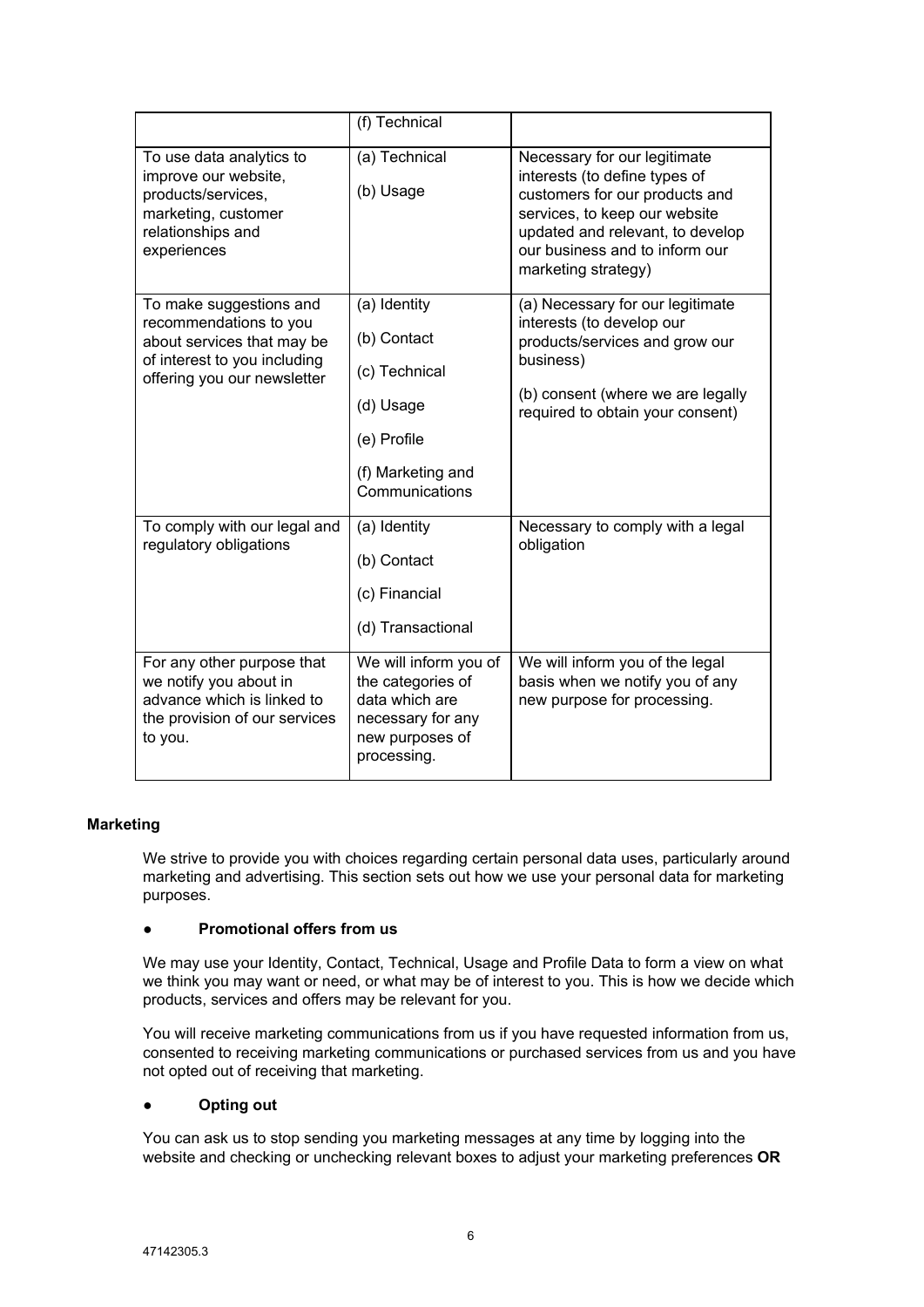by following the opt-out links on any marketing message sent to you **OR** by contacting us using the **contact details** above at any time.

#### **Cookies**

You can set your browser to refuse all or some browser cookies, or to alert you when websites set or access cookies. If you disable or refuse cookies, please note that some parts of this website may become inaccessible or not function properly. For more information about the cookies we use, please see our [cookie](https://proportunity.co/documentation/cookie-policy) policy.

### **Credit & identity checks**

In order to process your application, we will perform credit and identity checks on you with one or more Credit Reference Agencies (CRAs). We may also carry out further periodic searches at CRA's to allow us to manage your account with us.

To do this, we will supply your personal information to CRAs. This will include your name, date of birth and residential address. It may also include additional information such as your salary, previous residential addresses and other information you provide as part of your credit application.

The CRAs will match this information to the records they hold about you, and provide in return, both public information (including the electoral register) and shared credit information in relation to your financial situation and financial history.

CRA's will supply to us both public (including the electoral register) and shared credit, financial situation and financial history information and fraud prevention information.

We will use this information to:

- Assess your creditworthiness and whether you can afford to take the product;
- Verify the accuracy of the data you have provided to us;
- Prevent criminal activity, e.g fraud and money laundering;
- Manage your account(s);
- Trace and recover any debts; and
- Ensure any offers provided to you are appropriate to your circumstances.

We will continue to exchange information about you with CRA's while you have a relationship with us. We will also inform the CRA's about your settled accounts. If you borrow and do not repay in full or on time, CRA's will record the outstanding debt. This information may be supplied to other organisations by CRA's

When CRA's receive a search from us they will place a search footprint on your credit file that may be seen by other lenders.

If you are making a joint application, or tell us that you have a spouse of a financial associate, we will link your records together, so you should make sure you discuss this with them, and share with them this information, before lodging the application. CRA's will also link your records together and these links will remain on your and their files until such time as your partner successfully files for a disassociation with the CRA's to break the link.

The identities of the CRA's, their role also as fraud prevention agencies, the data they hold, the ways in which they use and share personal information, data retention periods and your data protection rights with the CRA's are explained in more detail at www.equifax.co.uk/crain.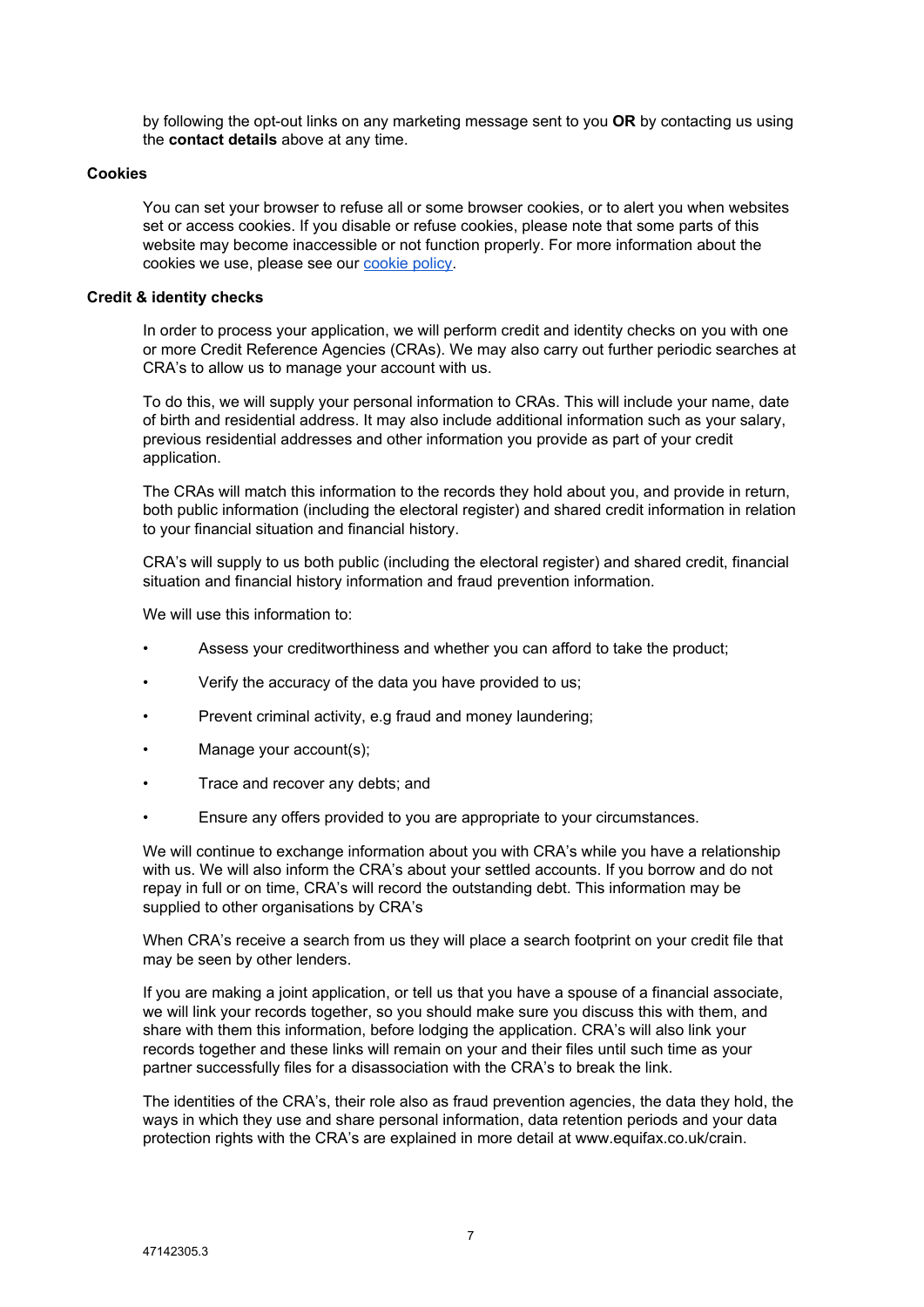## **Change of purpose**

We will only use your personal data for the purposes for which we collected it, unless we reasonably consider that we need to use it for another reason and that reason is compatible with the original purpose. If you wish to get an explanation as to how the processing for the new purpose is compatible with the original purpose, please contact us using the **contact details** above*.*

If we need to use your personal data for an unrelated purpose, we will notify you and we will explain the legal basis which allows us to do so.

Please note that we may process your personal data without your knowledge or consent, in compliance with the above rules, where this is required or permitted by law.

### **5 Disclosures of your personal data**

We may share your personal data with the parties set out below for the purposes set out in the table **Purposes for which we will use your personal data** above.

- **External Third Parties as set out in the Glossary.**
- Specific third parties as set out in the **Glossary***.*
- Third parties to whom we may choose to sell, transfer or merge parts of our business or our assets. Alternatively, we may seek to acquire other businesses or merge with them. If a change happens to our business, then the new owners may use your personal data in the same way as set out in this privacy policy.

We require all third parties to respect the security of your personal data and to treat it in accordance with the law. We do not allow our third-party service providers to use your personal data for their own purposes and only permit them to process your personal data for specified purposes and in accordance with our instructions.

## **6 Telephone calls**

<span id="page-7-0"></span>Your telephone calls may be recorded or monitored for training purposes and for your protection. Your email may also be monitored for the same reasons.

# **7 International transfers**

We do not transfer your personal data outside the European Economic Area (EEA).

## **8 Data security**

We have put in place appropriate security measures to prevent your personal data from being accidentally lost, used or accessed in an unauthorised way, altered or disclosed. In addition, we limit access to your personal data to those employees, agents, contractors and other third parties who have a business need to know. They will only process your personal data on our instructions and they are subject to a duty of confidentiality.

We have put in place procedures to deal with any suspected personal data breach and will notify you and any applicable regulator of a breach where we are legally required to do so.

## **9 Data retention**

## **How long will you use my personal data for?**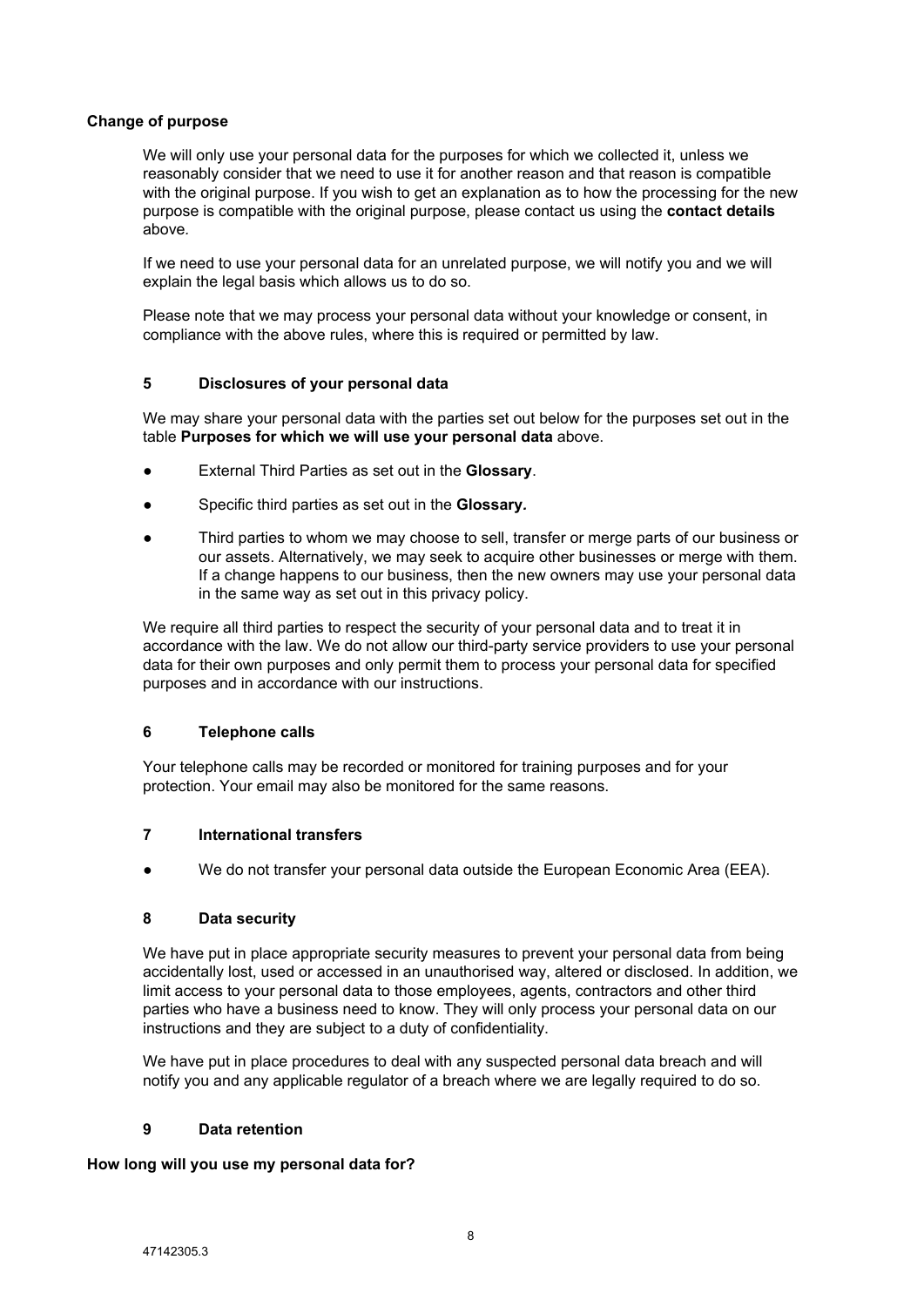We will only retain your personal data for as long as reasonably necessary to fulfil the purposes we collected it for, including for the purposes of satisfying any legal, regulatory, tax, accounting or reporting requirements. We may retain your personal data for a longer period in the event of a complaint or if we reasonably believe there is a prospect of litigation in respect to our relationship with you. We usually keep your personal data for five years after you cease being a customer unless a different retention period is stated in your mortgage contract.

In some circumstances you can ask us to delete your data: see *Request erasure* below for further information.

In some circumstances we may anonymise your personal data (so that it can no longer be associated with you) for research or statistical purposes in which case we may use this information indefinitely without further notice to you.

### **10 Your legal rights**

Under certain circumstances, you have rights under the data protection laws in relation to your personal data. Please click on the links below to find out more about these rights:

- *Request access to your personal data.*
- *Request correction of your personal data.*
- *Request erasure of your personal data.*
- *Object to [processing](#page-10-0) of your personal data.*
- *Request restriction of [processing](#page-10-1) your personal data.*
- *Request transfer of your personal data.*
- *Right to withdraw consent.*

If you wish to exercise any of the rights set out above, please contact us on privacy@proportunity.co

#### **No fee usually required**

You will not have to pay a fee to access your personal data (or to exercise any of the other rights). However, we may charge a reasonable fee if your request is clearly unfounded, repetitive or excessive. Alternatively, we could refuse to comply with your request in these circumstances.

#### **What we may need from you**

We may need to request specific information from you to help us confirm your identity and ensure your right to access your personal data (or to exercise any of your other rights). This is a security measure to ensure that personal data is not disclosed to any person who has no right to receive it. We may also contact you to ask you for further information in relation to your request to speed up our response.

#### **Time limit to respond**

We try to respond to all legitimate requests within one month. Occasionally it could take us longer than a month if your request is particularly complex or you have made a number of requests. In this case, we will notify you and keep you updated.

## **11 Glossary**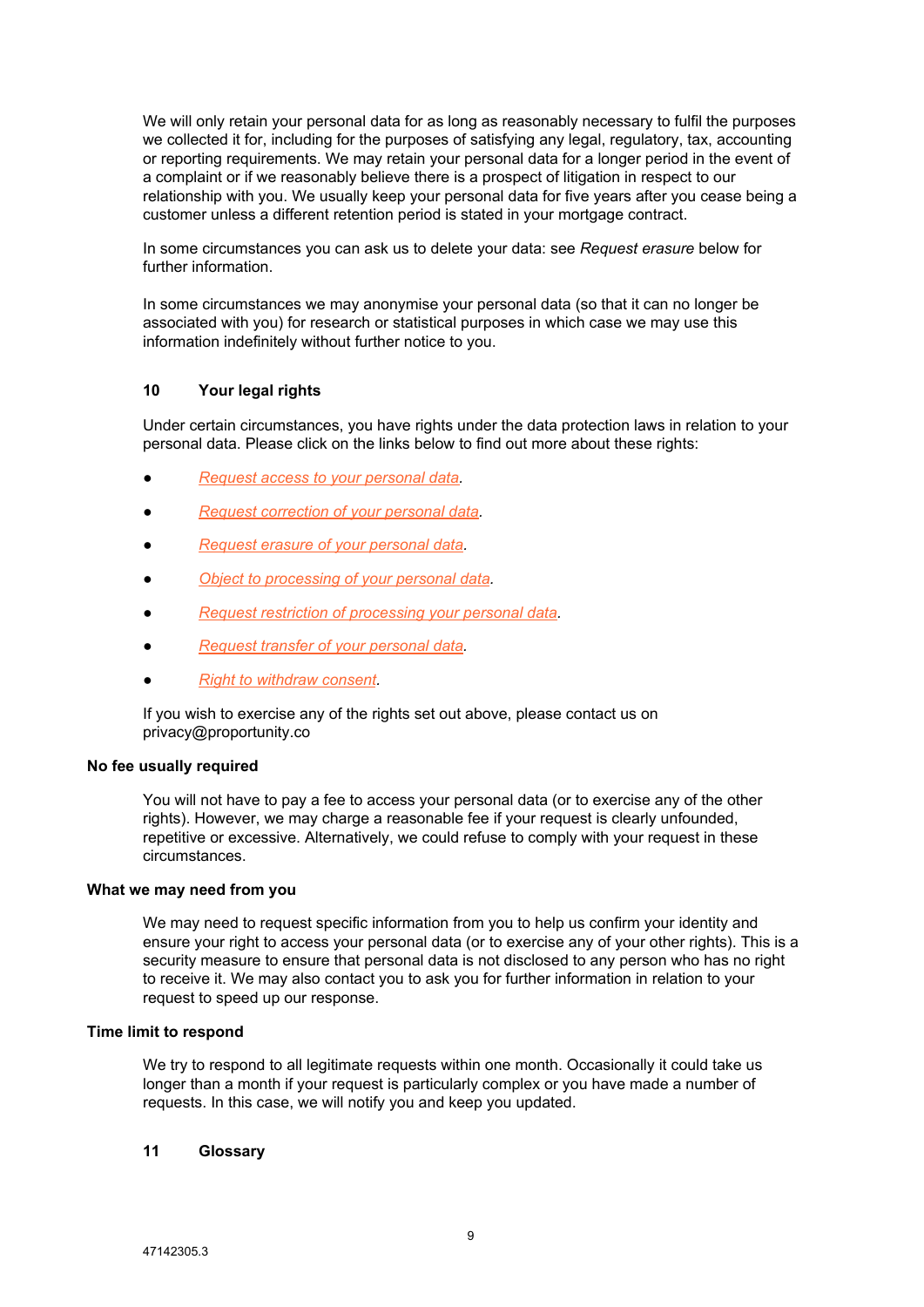### **LAWFUL BASIS**

**Legitimate Interest** means the interest of our business in conducting and managing our business to enable us to give you the best service and the best and most secure experience. We make sure we consider and balance any potential impact on you (both positive and negative) and your rights before we process your personal data for our legitimate interests. We do not use your personal data for activities where our interests are overridden by the impact on you (unless we have your consent or are otherwise required or permitted to by law). You can obtain further information about how we assess our legitimate interests against any potential impact on you in respect of specific activities by contacting us using the **contact details** above.

**Performance of Contract** means processing your data where it is necessary for the performance of a contract to which you are a party or to take steps at your request before entering into such a contract.

**Comply with a legal obligation** means processing your personal data where it is necessary for compliance with a legal obligation that we are subject to.

#### **THIRD PARTIES**

### **External Third Parties**

- Service providers acting as processors based in the UK and the EU who provide IT, system administration services, credit scoring, identify verification, payment infrastructure
- Service providers based in the UK who provide management assistance in respect to servicing your mortgage contract.
- Professional advisers acting as processors or joint or separate controllers including lawyers, bankers, auditors, brokers and insurers based in the UK and the EU who provide consultancy, banking, legal, insurance and accounting services.
- HM Revenue & Customs, regulators and other authorities acting as processors or joint or separate controllers based in the United Kingdom who require reporting of processing activities in certain circumstances.
- Credit Reference Agencies (CRAs), such as Equifax

## **YOUR LEGAL RIGHTS**

You have the right to:

- 12 **Request access** to your personal data (commonly known as a "data subject access request"). This enables you to receive a copy of the personal data we hold about you (subject to certain exemptions) and to check that we are lawfully processing it.
- 13 **Request correction** of the personal data that we hold about you. This enables you to have any incomplete or inaccurate data we hold about you corrected, though we may need to verify the accuracy of the new data you provide to us.
- 14 **Request erasure** of your personal data. This enables you to ask us to delete or remove personal data where there is no good reason for us continuing to process it. You also have the right to ask us to delete or remove your personal data where you have successfully exercised your right to object to processing (see below), where we have processed your information unlawfully or where we are required to erase your personal data to comply with law. Note, however, that we may not always be able to comply with your request of erasure for specific legal reasons which will be notified to you, if applicable, when we respond to your request.